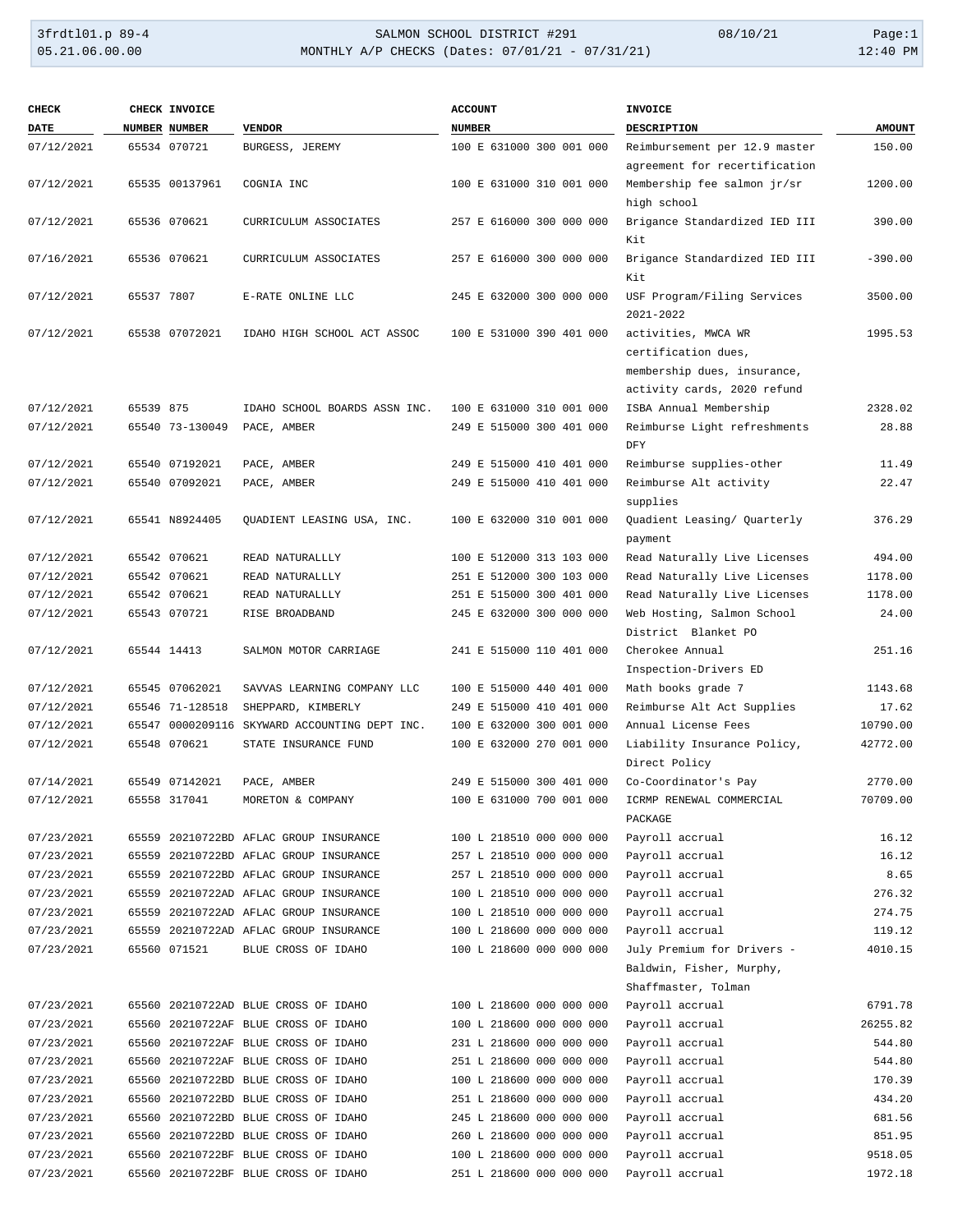| <b>CHECK</b> | CHECK INVOICE        |                                                                          | <b>ACCOUNT</b>           | <b>INVOICE</b>                                |               |
|--------------|----------------------|--------------------------------------------------------------------------|--------------------------|-----------------------------------------------|---------------|
| <b>DATE</b>  | <b>NUMBER NUMBER</b> | <b>VENDOR</b>                                                            | <b>NUMBER</b>            | <b>DESCRIPTION</b>                            | <b>AMOUNT</b> |
| 07/23/2021   |                      | 65560 20210722BF BLUE CROSS OF IDAHO                                     | 257 L 218600 000 000 000 | Payroll accrual                               | 3443.13       |
| 07/23/2021   |                      | 65560 20210722BF BLUE CROSS OF IDAHO                                     | 258 L 218600 000 000 000 | Payroll accrual                               | 272.40        |
| 07/23/2021   |                      | 65560 20210722BF BLUE CROSS OF IDAHO                                     | 290 L 218600 000 000 000 | Payroll accrual                               | 1634.40       |
| 07/23/2021   |                      | 65560 20210722BF BLUE CROSS OF IDAHO                                     | 245 L 218600 000 000 000 | Payroll accrual                               | 435.84        |
| 07/23/2021   |                      | 65560 20210722BF BLUE CROSS OF IDAHO                                     | 260 L 218600 000 000 000 | Payroll accrual                               | 1362.00       |
| 07/23/2021   |                      | 65560 20210722BF BLUE CROSS OF IDAHO                                     | 254 L 218600 000 000 000 | Payroll accrual                               | 544.80        |
|              |                      |                                                                          |                          |                                               |               |
| 07/23/2021   | 65561 07132021       | BRI-EASY SHIPPING                                                        | 100 E 532000 410 103 120 | Bri-Easy Shipping (Music)                     | 95.09         |
| 07/23/2021   | 65562 07142021       | CITY OF SALMON                                                           | 249 E 515000 300 401 000 | Extra-Duty Law Enforcement                    | 1260.00       |
| 07/23/2021   | 65563 313828         | COMPUTER ZEN                                                             | 245 E 632000 410 000 000 | Computer Zen (Computer,<br>Internet supplies) | 7774.90       |
| 07/23/2021   | 65564 070621         | CURRICULUM ASSOCIATES                                                    | 257 E 616000 300 000 000 | Brigance Standardized IED III<br>Kit          | 390.88        |
| 07/23/2021   |                      | 65565 20210722AD DELTA DENTAL OF IDAHO                                   | 100 L 218600 000 000 000 | Payroll accrual-DDent                         | 2443.20       |
| 07/23/2021   |                      | 65565 20210722AD DELTA DENTAL OF IDAHO                                   | 251 L 218600 000 000 000 | Payroll accrual-DDent                         | 67.20         |
| 07/23/2021   |                      | 65565 20210722BD DELTA DENTAL OF IDAHO                                   | 100 L 218600 000 000 000 | Payroll accrual-DDent                         | 547.00        |
| 07/23/2021   |                      | 65565 20210722BD DELTA DENTAL OF IDAHO                                   | 251 L 218600 000 000 000 | Payroll accrual-DDent                         | 67.20         |
| 07/23/2021   |                      | 65565 20210722BD DELTA DENTAL OF IDAHO                                   | 257 L 218600 000 000 000 | Payroll accrual-DDent                         | 125.00        |
| 07/23/2021   |                      | 65565 20210722BD DELTA DENTAL OF IDAHO                                   | 290 L 218600 000 000 000 | Payroll accrual-DDent                         | 100.80        |
| 07/23/2021   | 65565 073121A        | DELTA DENTAL OF IDAHO                                                    | 100 L 218600 000 000 000 | ADJUST FOR DRIVER INS                         | 67.20         |
|              |                      |                                                                          |                          | Shaffmaster \$33.60, Monroe                   |               |
|              |                      |                                                                          |                          | \$33.60                                       |               |
| 07/23/2021   | 65566 07192021       | DUPREE, LAURIE                                                           | 251 E 512000 410 103 000 | Classroom                                     | 35.95         |
|              |                      |                                                                          |                          | reimbursement-Dupree                          |               |
| 07/23/2021   | 65566 07192021       | DUPREE, LAURIE                                                           | 251 E 515000 410 401 000 | Classroom                                     | 35.00         |
|              |                      |                                                                          |                          | reimbursement-Dupree                          |               |
| 07/23/2021   | 65567 07162021       | IDAHO DEPT OF HEALTH & WELFARE                                           | 260 E 521000 310 000 000 | Medicaid Match Fund For July                  | 20000.00      |
| 07/23/2021   |                      | 65568 20210722AD IDAHO DEPT OF LABOR PAYMENT CO 100 L 218900 000 000 000 |                          | Payroll accrual                               | 89.88         |
| 07/23/2021   |                      | 65569 21-22.0539 IDAHO SCHOOL DIST COUNCIL                               | 100 E 631000 390 001 000 | School District membership                    | 50.00         |
|              |                      |                                                                          |                          | dues for 2021-2022 fiscal<br>year             |               |
| 07/23/2021   | 65570 20210722AD IEA |                                                                          | 100 L 218905 000 000 000 | Payroll accrual                               | 2215.20       |
| 07/23/2021   | 65570 20210722AD IEA |                                                                          | 251 L 218905 000 000 000 | Payroll accrual                               | 56.75         |
| 07/23/2021   | 65570 20210722AD IEA |                                                                          | 231 L 218905 000 000 000 | Payroll accrual                               | 46.73         |
| 07/23/2021   | 65571 07162021       | INFANGER, SHARON                                                         | 249 E 515000 300 401 000 | Directors Pay for June                        | 712.50        |
| 07/23/2021   | 65572 2021-08        | INTERMOUNTAIN WELLNESS CENTER                                            | 100 E 681000 300 000 050 | DOT physical for Paul Fisher                  | 135.00        |
| 07/23/2021   | 65573 07142021       | LEMHI VALLEY SOCIAL SERVICES                                             | 251 E 621000 300 000 302 | counseling outside school for                 | 1150.00       |
|              |                      |                                                                          |                          | homeless grant                                |               |
| 07/23/2021   | 65573 07232021       | LEMHI VALLEY SOCIAL SERVICES                                             | 249 E 515000 300 401 000 | May counseling services                       | 4101.45       |
|              |                      |                                                                          |                          | (Salmon Jr./Sr High School)                   |               |
| 07/23/2021   | 65574 07192021       | MONROE, BROOKE                                                           | 100 E 682000 380 000 000 | Training Conference Boise Per                 | 80.00         |
|              |                      |                                                                          |                          | Diem                                          |               |
| 07/23/2021   |                      | 65575 20210722AD NCPERS GROUP LIFE INS                                   | 100 L 218700 000 000 000 | Payroll accrual                               | 192.00        |
| 07/23/2021   |                      | 65575 20210722AD NCPERS GROUP LIFE INS                                   | 231 L 218700 000 000 000 | Payroll accrual                               | 16.00         |
| 07/23/2021   |                      | 65575 20210722BD NCPERS GROUP LIFE INS                                   | 100 L 218700 000 000 000 | Payroll accrual                               | 48.00         |
| 07/23/2021   |                      | 65575 20210722BD NCPERS GROUP LIFE INS                                   | 257 L 218700 000 000 000 | Payroll accrual                               | 16.00         |
| 07/23/2021   |                      | 65576 20210722AD NEBRASKA CHILD SUPPORT PAYMNT                           | 100 L 218900 000 000 000 | R BRADSHAW AR24P7HNGDYZL                      | 853.00        |
| 07/23/2021   |                      | 65577 20210722BD PRE-PAID LEGAL SVC INC.                                 | 100 L 218910 000 000 000 | Payroll accrual                               | 25.90         |
| 07/23/2021   |                      | 65577 20210722BD PRE-PAID LEGAL SVC INC.                                 | 257 L 218910 000 000 000 | Payroll accrual                               | 51.80         |
| 07/23/2021   |                      | 65577 20210722BD PRE-PAID LEGAL SVC INC.                                 | 290 L 218910 000 000 000 | Payroll accrual                               | 25.90         |
| 07/23/2021   |                      | 65577 20210722AD PRE-PAID LEGAL SVC INC.                                 | 100 L 218910 000 000 000 | Payroll accrual                               | 234.10        |
| 07/23/2021   | 65578 07142021       | RENAISSANCE LEARNING INC                                                 | 100 E 622000 410 000 000 | Subscription Renewal AR,                      | 3396.00       |
|              |                      |                                                                          |                          | Pioneer star math/reading,                    |               |
|              |                      |                                                                          |                          | SJSHS star math/reading                       |               |
| 07/23/2021   | 65578 07142021       | RENAISSANCE LEARNING INC                                                 | 251 E 512000 300 103 000 | Subscription Renewal AR,                      | 3162.00       |
|              |                      |                                                                          |                          | Pioneer star math/reading,                    |               |
|              |                      |                                                                          |                          | SJSHS star math/reading                       |               |
|              |                      |                                                                          |                          |                                               |               |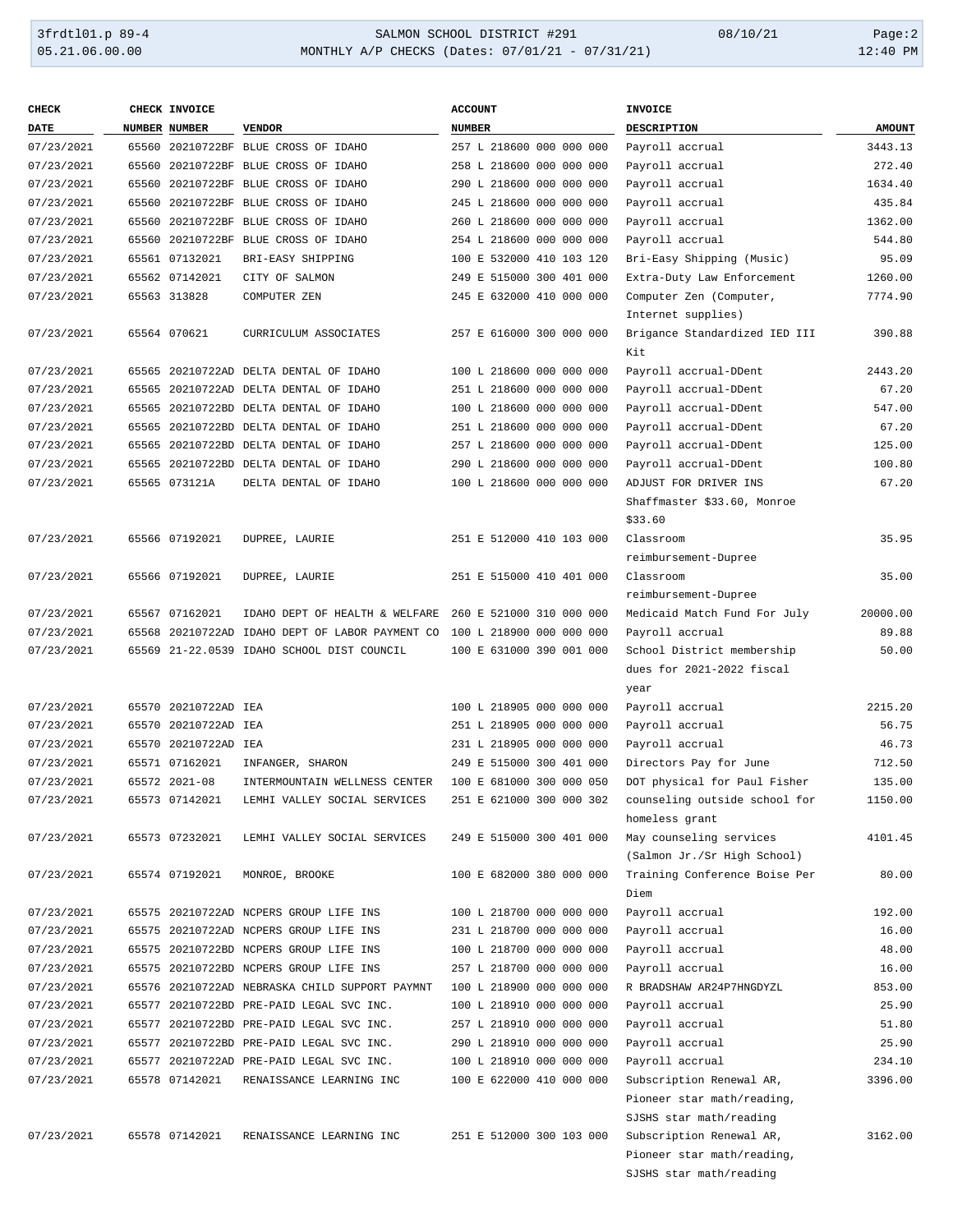# 3frdtl01.p 89-4 <br>
35.21.06.00.00 <br>
341 MONTHLY A/P CHECKS (Dates: 07/01/21 - 07/31/21) 08/10/21 12:40 PM MONTHLY A/P CHECKS (Dates: 07/01/21 - 07/31/21)

| <b>CHECK</b>                |            | <b>CHECK INVOICE</b>                  |                                                      | <b>ACCOUNT</b>           | <b>INVOICE</b>                 |               |
|-----------------------------|------------|---------------------------------------|------------------------------------------------------|--------------------------|--------------------------------|---------------|
| <b>DATE</b>                 |            | NUMBER NUMBER                         | <b>VENDOR</b>                                        | <b>NUMBER</b>            | <b>DESCRIPTION</b>             | <b>AMOUNT</b> |
| 07/23/2021                  |            | 65578 07142021                        | RENAISSANCE LEARNING INC                             | 251 E 515000 300 401 000 | Subscription Renewal AR,       | 3912.00       |
|                             |            |                                       |                                                      |                          | Pioneer star math/reading,     |               |
|                             |            |                                       |                                                      |                          | SJSHS star math/reading        |               |
| 07/23/2021                  |            | 65579 07142021                        | RESOURCES FOR EDUCATION                              | 251 E 512000 410 103 000 | Resources for education,       | 498.00        |
|                             |            |                                       |                                                      |                          | Reading Connection renewal     |               |
| 07/23/2021                  |            | 65580 07212021                        | RISE BROADBAND                                       | 245 E 632000 300 000 000 | Web Hosting, Salmon School     | 24.00         |
|                             |            |                                       |                                                      |                          | District Blanket PO            |               |
| 07/23/2021                  |            | 65581 07212021                        | SALMON RIVER PROPANE                                 | 100 E 661000 333 000 000 | Maint. Shed Propane            | 800.37        |
| 07/23/2021                  |            |                                       | 65582 20210722AD SALMON SCHOOL DISTRICT #291         | 231 E 515000 110 401 000 | Payroll accrual - Rent         | 225.00        |
| 07/23/2021                  |            |                                       | 65582 20210722AD SALMON SCHOOL DISTRICT #291         | 100 L 218600 000 000 000 | Payroll accrual                | 148.38        |
| 07/23/2021                  |            |                                       | 65583 20210722AD STATE IDAHO DEPT OF EDUCATION       | 100 E 632000 310 001 000 | Payroll accrual                | 14.05         |
| 07/23/2021                  |            |                                       | 65583 20210722AD STATE IDAHO DEPT OF EDUCATION       | 260 E 632000 310 001 000 | Payroll accrual                | 0.00          |
| 07/23/2021                  |            |                                       | 65584 20210722AD UNITED HERITAGE LIFE INS CO         | 100 L 218600 000 000 000 | Payroll accrual                | 537.93        |
| 07/23/2021                  |            |                                       | 65584 20210722AD UNITED HERITAGE LIFE INS CO         | 231 L 218600 000 000 000 | Payroll accrual                | 8.70          |
| 07/23/2021                  |            |                                       | 65584 20210722AD UNITED HERITAGE LIFE INS CO         | 251 L 218600 000 000 000 | Payroll accrual                | 17.41         |
| 07/23/2021                  |            |                                       | 65584 20210722BD UNITED HERITAGE LIFE INS CO         | 100 L 218600 000 000 000 | Payroll accrual                | 136.63        |
| 07/23/2021                  |            |                                       | 65584 20210722BD UNITED HERITAGE LIFE INS CO         | 251 L 218600 000 000 000 | Payroll accrual                | 8.70          |
| 07/23/2021                  |            |                                       | 65584 20210722BD UNITED HERITAGE LIFE INS CO         | 257 L 218600 000 000 000 | Payroll accrual                | 45.42         |
| 07/23/2021                  |            |                                       | 65584 20210722BD UNITED HERITAGE LIFE INS CO         | 290 L 218600 000 000 000 | Payroll accrual                | 17.40         |
| 07/23/2021                  |            |                                       | 65584 20210722BD UNITED HERITAGE LIFE INS CO         | 260 L 218600 000 000 000 | Payroll accrual                | 13.05         |
| 07/23/2021                  |            |                                       | 65584 073121ADJ UNITED HERITAGE LIFE INS CO          | 100 L 218600 000 000 000 | ADJUST FOR DRIVER INS Baldwin  | 52.21         |
|                             |            |                                       |                                                      |                          | \$17.41, Murphy \$8.70, Monroe |               |
|                             |            |                                       |                                                      |                          | \$8.70, Shaffmaster \$8.70,    |               |
|                             |            |                                       |                                                      |                          | Tolman \$8.70                  |               |
| 07/23/2021                  | 65585 9169 |                                       | UNITED SERVICES, INC                                 | 100 E 664000 300 401 000 | recoat gym floor               | 3534.30       |
|                             |            | 07/01/2021 202100001 20210701AD PERSI |                                                      | 100 L 218500 000 000 000 | Payroll accrual                | 37.46         |
|                             |            | 07/01/2021 202100001 20210701AD PERSI |                                                      | 100 L 218500 000 000 000 | Payroll accrual                | 0.00          |
|                             |            | 07/01/2021 202100001 20210701AF PERSI |                                                      | 100 L 218500 000 000 000 | Payroll accrual PERSI SL       | 0.00          |
|                             |            | 07/01/2021 202100001 20210701AF PERSI |                                                      | 100 L 218500 000 000 000 | Payroll accrual PERSI          | 62.46         |
|                             |            |                                       | 07/01/2021 202100002 20210701AD STATE TAX COMMISSION | 100 L 218400 000 000 000 | Payroll accrual                | 0.00          |
|                             |            | 07/01/2021 202100003 20210701AD EFTPS |                                                      | 100 L 218100 000 000 000 | Payroll accrual                | 60.33         |
|                             |            | 07/01/2021 202100003 20210701AD EFTPS |                                                      | 100 L 218300 000 000 000 | Payroll accrual                | 0.00          |
|                             |            | 07/01/2021 202100003 20210701AD EFTPS |                                                      | 100 L 218200 000 000 000 | Payroll accrual                | 14.12         |
|                             |            | 07/01/2021 202100003 20210701AF EFTPS |                                                      | 100 L 218100 000 000 000 | Payroll accrual                | 60.33         |
|                             |            | 07/01/2021 202100003 20210701AF EFTPS |                                                      | 100 L 218200 000 000 000 | Payroll accrual                | 14.12         |
| 07/19/2021 202100004 295294 |            |                                       | FLORES & ASSOCIATES                                  | 100 E 632000 310 001 000 | COBRA ADMIN FEE                | 50.00         |
|                             |            | 07/22/2021 202100007 20210722AD PERSI |                                                      | 100 L 218500 000 000 000 | Payroll accrual                | 15230.18      |
|                             |            | 07/22/2021 202100007 20210722AD PERSI |                                                      | 251 L 218500 000 000 000 | Payroll accrual                | 357.47        |
|                             |            | 07/22/2021 202100007 20210722AD PERSI |                                                      | 231 L 218500 000 000 000 | Payroll accrual                | 307.96        |
|                             |            | 07/22/2021 202100007 20210722AD PERSI |                                                      | 241 L 218500 000 000 000 | Payroll accrual                | 84.49         |
|                             |            | 07/22/2021 202100007 20210722AD PERSI |                                                      | 100 L 218500 000 000 000 | Payroll accrual                | 1153.36       |
|                             |            | 07/22/2021 202100007 20210722AD PERSI |                                                      | 241 L 218500 000 000 000 | Payroll accrual                | 11.80         |
|                             |            | 07/22/2021 202100007 20210722AD PERSI |                                                      | 100 L 218500 000 000 000 | Payroll accrual                | 1455.00       |
|                             |            | 07/22/2021 202100007 20210722AD PERSI |                                                      | 100 L 218500 000 000 000 | Payroll accrual                | 400.00        |
|                             |            | 07/22/2021 202100007 20210722AD PERSI |                                                      | 100 L 218500 000 000 000 | Payroll accrual                | 150.86        |
|                             |            | 07/22/2021 202100007 20210722AF PERSI |                                                      | 100 L 218500 000 000 000 | Payroll accrual PERSI SL       | 0.00          |
|                             |            | 07/22/2021 202100007 20210722AF PERSI |                                                      | 251 L 218500 000 000 000 | Payroll accrual PERSI SL       | 0.00          |
|                             |            | 07/22/2021 202100007 20210722AF PERSI |                                                      | 231 L 218500 000 000 000 | Payroll accrual PERSI SL       | 0.00          |
|                             |            | 07/22/2021 202100007 20210722AF PERSI |                                                      | 241 L 218500 000 000 000 | Payroll accrual PERSI SL       | 0.00          |
|                             |            | 07/22/2021 202100007 20210722AF PERSI |                                                      | 100 L 218500 000 000 000 | Payroll accrual                | 0.00          |
|                             |            | 07/22/2021 202100007 20210722AF PERSI |                                                      | 251 L 218500 000 000 000 | Payroll accrual                | 0.00          |
|                             |            | 07/22/2021 202100007 20210722AF PERSI |                                                      | 231 L 218500 000 000 000 | Payroll accrual                | 0.00          |
|                             |            | 07/22/2021 202100007 20210722AF PERSI |                                                      | 241 L 218500 000 000 000 | Payroll accrual                | 0.00          |
|                             |            | 07/22/2021 202100007 20210722AF PERSI |                                                      | 100 L 218500 000 000 000 | Payroll accrual PERSI          | 25397.94      |
|                             |            | 07/22/2021 202100007 20210722AF PERSI |                                                      | 251 L 218500 000 000 000 | Payroll accrual PERSI          | 596.11        |
|                             |            | 07/22/2021 202100007 20210722AF PERSI |                                                      | 231 L 218500 000 000 000 | Payroll accrual PERSI          | 513.55        |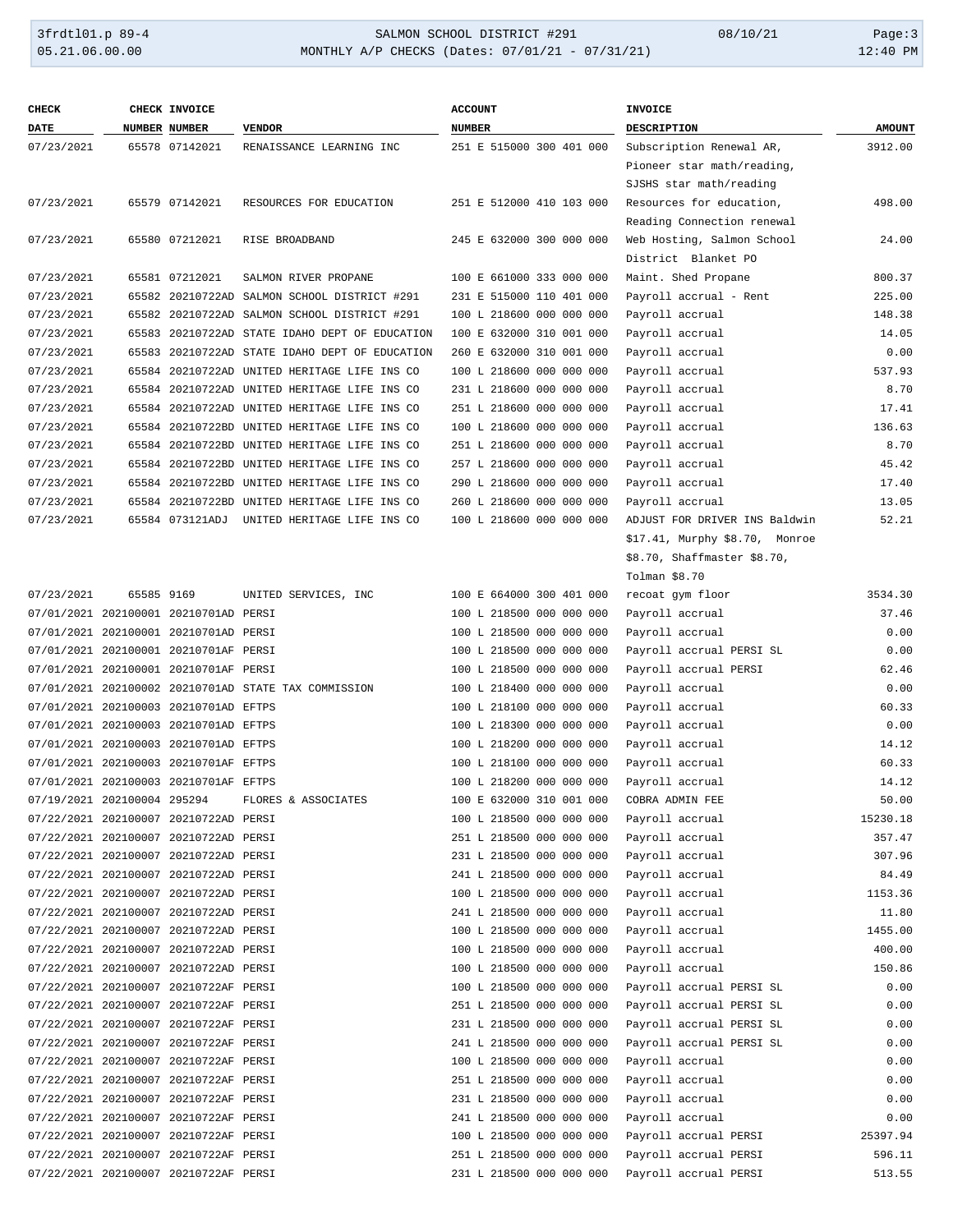| <b>CHECK</b> | CHECK INVOICE                         |                                                      | <b>ACCOUNT</b>           | INVOICE                  |               |
|--------------|---------------------------------------|------------------------------------------------------|--------------------------|--------------------------|---------------|
| <b>DATE</b>  | <b>NUMBER NUMBER</b>                  | <b>VENDOR</b>                                        | <b>NUMBER</b>            | DESCRIPTION              | <b>AMOUNT</b> |
|              | 07/22/2021 202100007 20210722AF PERSI |                                                      | 241 L 218500 000 000 000 | Payroll accrual PERSI    | 140.89        |
|              | 07/22/2021 202100007 20210722AF PERSI |                                                      | 241 L 218500 000 000 000 | Payroll accrual          | 0.00          |
|              | 07/22/2021 202100008 20210722AD SEA   |                                                      | 100 L 218906 000 000 000 | Payroll accrual SEA Dues | 102.50        |
|              | 07/22/2021 202100008 20210722AD SEA   |                                                      | 251 L 218906 000 000 000 | Payroll accrual SEA Dues | 2.50          |
|              | 07/22/2021 202100008 20210722AD SEA   |                                                      | 231 L 218906 000 000 000 | Payroll accrual SEA Dues | 2.50          |
|              |                                       | 07/22/2021 202100009 20210722AD STATE TAX COMMISSION | 100 L 218400 000 000 000 | Payroll accrual          | 1879.00       |
|              |                                       | 07/22/2021 202100009 20210722AD STATE TAX COMMISSION | 251 L 218400 000 000 000 | Payroll accrual          | 70.00         |
|              |                                       | 07/22/2021 202100009 20210722AD STATE TAX COMMISSION | 100 L 218400 000 000 000 | Payroll accrual          | 5188.33       |
|              |                                       |                                                      | 251 L 218400 000 000 000 |                          | 182.18        |
|              |                                       | 07/22/2021 202100009 20210722AD STATE TAX COMMISSION |                          | Payroll accrual          |               |
|              |                                       | 07/22/2021 202100009 20210722AD STATE TAX COMMISSION | 231 L 218400 000 000 000 | Payroll accrual          | 27.00         |
|              |                                       | 07/22/2021 202100009 20210722AD STATE TAX COMMISSION | 241 L 218400 000 000 000 | Payroll accrual          | 41.49         |
|              | 07/22/2021 202100010 20210722AD EFTPS |                                                      | 100 L 218100 000 000 000 | Payroll accrual          | 12565.82      |
|              | 07/22/2021 202100010 20210722AD EFTPS |                                                      | 251 L 218100 000 000 000 | Payroll accrual          | 303.37        |
|              | 07/22/2021 202100010 20210722AD EFTPS |                                                      | 231 L 218100 000 000 000 | Payroll accrual          | 266.13        |
|              | 07/22/2021 202100010 20210722AD EFTPS |                                                      | 241 L 218100 000 000 000 | Payroll accrual          | 64.15         |
|              | 07/22/2021 202100010 20210722AD EFTPS |                                                      | 100 L 218300 000 000 000 | Payroll accrual          | 630.00        |
|              | 07/22/2021 202100010 20210722AD EFTPS |                                                      | 100 L 218300 000 000 000 | Payroll accrual          | 14867.50      |
|              | 07/22/2021 202100010 20210722AD EFTPS |                                                      | 251 L 218300 000 000 000 | Payroll accrual          | 449.62        |
|              | 07/22/2021 202100010 20210722AD EFTPS |                                                      | 231 L 218300 000 000 000 | Payroll accrual          | 153.44        |
|              | 07/22/2021 202100010 20210722AD EFTPS |                                                      | 241 L 218300 000 000 000 | Payroll accrual          | 81.36         |
|              | 07/22/2021 202100010 20210722AD EFTPS |                                                      | 100 L 218200 000 000 000 | Payroll accrual          | 2938.79       |
|              | 07/22/2021 202100010 20210722AD EFTPS |                                                      | 251 L 218200 000 000 000 | Payroll accrual          | 70.95         |
|              | 07/22/2021 202100010 20210722AD EFTPS |                                                      | 231 L 218200 000 000 000 | Payroll accrual          | 62.24         |
|              | 07/22/2021 202100010 20210722AD EFTPS |                                                      | 241 L 218200 000 000 000 | Payroll accrual          | 15.00         |
|              | 07/22/2021 202100010 20210722AF EFTPS |                                                      | 100 L 218100 000 000 000 | Payroll accrual          | 12565.82      |
|              | 07/22/2021 202100010 20210722AF EFTPS |                                                      | 251 L 218100 000 000 000 | Payroll accrual          | 303.37        |
|              | 07/22/2021 202100010 20210722AF EFTPS |                                                      | 231 L 218100 000 000 000 | Payroll accrual          | 266.13        |
|              | 07/22/2021 202100010 20210722AF EFTPS |                                                      | 241 L 218100 000 000 000 | Payroll accrual          | 64.15         |
|              | 07/22/2021 202100010 20210722AF EFTPS |                                                      | 100 L 218200 000 000 000 | Payroll accrual          | 2938.79       |
|              | 07/22/2021 202100010 20210722AF EFTPS |                                                      | 251 L 218200 000 000 000 | Payroll accrual          | 70.95         |
|              | 07/22/2021 202100010 20210722AF EFTPS |                                                      | 231 L 218200 000 000 000 | Payroll accrual          | 62.24         |
|              |                                       |                                                      | 241 L 218200 000 000 000 |                          |               |
|              | 07/22/2021 202100010 20210722AF EFTPS |                                                      |                          | Payroll accrual          | 15.00         |
|              | 07/22/2021 202100011 20210722BD PERSI |                                                      | 257 L 218500 000 000 000 | Payroll accrual          | 517.82        |
|              | 07/22/2021 202100011 20210722BD PERSI |                                                      | 100 L 218500 000 000 000 | Payroll accrual          | 2976.12       |
|              | 07/22/2021 202100011 20210722BD PERSI |                                                      | 251 L 218500 000 000 000 | Payroll accrual          | 312.16        |
|              | 07/22/2021 202100011 20210722BD PERSI |                                                      | 258 L 218500 000 000 000 | Payroll accrual          | 34.37         |
|              | 07/22/2021 202100011 20210722BD PERSI |                                                      | 290 L 218500 000 000 000 | Payroll accrual          | 261.26        |
|              | 07/22/2021 202100011 20210722BD PERSI |                                                      | 245 L 218500 000 000 000 | Payroll accrual          | 156.78        |
|              | 07/22/2021 202100011 20210722BD PERSI |                                                      | 260 L 218500 000 000 000 | Payroll accrual          | 209.69        |
|              | 07/22/2021 202100011 20210722BD PERSI |                                                      | 254 L 218500 000 000 000 | Payroll accrual          | 84.57         |
|              | 07/22/2021 202100011 20210722BD PERSI |                                                      | 100 L 218500 000 000 000 | Payroll accrual          | 349.61        |
|              | 07/22/2021 202100011 20210722BD PERSI |                                                      | 257 L 218500 000 000 000 | Payroll accrual          | 37.50         |
|              | 07/22/2021 202100011 20210722BD PERSI |                                                      | 100 L 218500 000 000 000 | Payroll accrual          | 550.00        |
|              | 07/22/2021 202100011 20210722BD PERSI |                                                      | 260 L 218500 000 000 000 | Payroll accrual          | 37.50         |
|              | 07/22/2021 202100011 20210722BD PERSI |                                                      | 257 L 218500 000 000 000 | Payroll accrual          | 150.00        |
|              | 07/22/2021 202100011 20210722BF PERSI |                                                      | 257 L 218500 000 000 000 | Payroll accrual PERSI SL | 0.00          |
|              | 07/22/2021 202100011 20210722BF PERSI |                                                      | 100 L 218500 000 000 000 | Payroll accrual PERSI SL | 0.00          |
|              | 07/22/2021 202100011 20210722BF PERSI |                                                      | 251 L 218500 000 000 000 | Payroll accrual PERSI SL | 0.00          |
|              | 07/22/2021 202100011 20210722BF PERSI |                                                      | 258 L 218500 000 000 000 | Payroll accrual PERSI SL | 0.00          |
|              | 07/22/2021 202100011 20210722BF PERSI |                                                      | 290 L 218500 000 000 000 | Payroll accrual PERSI SL | 0.00          |
|              | 07/22/2021 202100011 20210722BF PERSI |                                                      | 245 L 218500 000 000 000 | Payroll accrual PERSI SL | 0.00          |
|              | 07/22/2021 202100011 20210722BF PERSI |                                                      | 260 L 218500 000 000 000 | Payroll accrual PERSI SL | 0.00          |
|              | 07/22/2021 202100011 20210722BF PERSI |                                                      | 254 L 218500 000 000 000 | Payroll accrual PERSI SL | 0.00          |
|              | 07/22/2021 202100011 20210722BF PERSI |                                                      | 257 L 218500 000 000 000 | Payroll accrual PERSI    | 863.53        |
|              | 07/22/2021 202100011 20210722BF PERSI |                                                      | 100 L 218500 000 000 000 | Payroll accrual PERSI    | 4962.90       |
|              | 07/22/2021 202100011 20210722BF PERSI |                                                      |                          |                          | 520.53        |
|              |                                       |                                                      | 251 L 218500 000 000 000 | Payroll accrual PERSI    |               |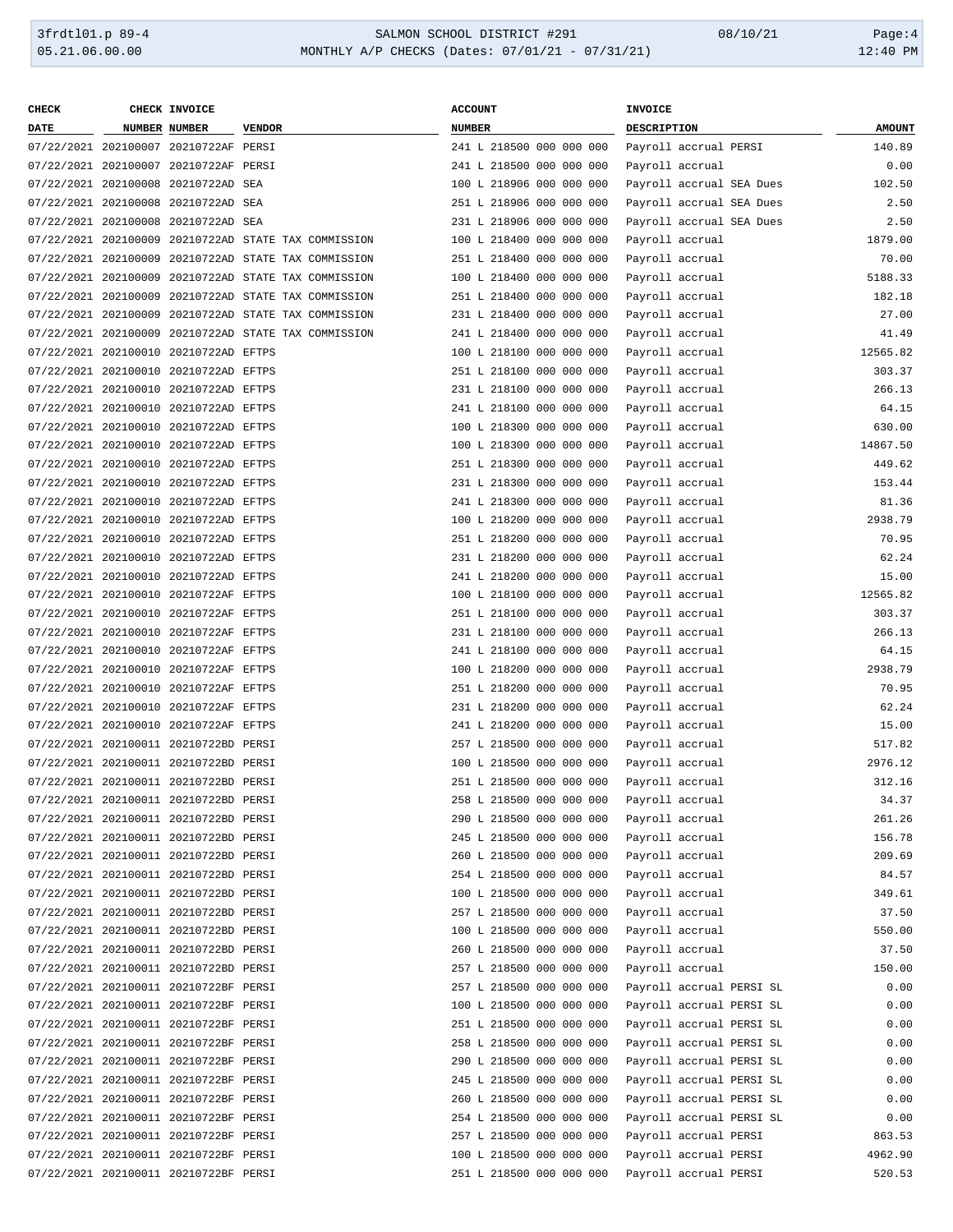| <b>CHECK</b> | CHECK INVOICE                                                                  |                                                      | <b>ACCOUNT</b>           | <b>INVOICE</b>        |               |
|--------------|--------------------------------------------------------------------------------|------------------------------------------------------|--------------------------|-----------------------|---------------|
| <b>DATE</b>  | <b>NUMBER NUMBER</b>                                                           | <b>VENDOR</b>                                        | <b>NUMBER</b>            | <b>DESCRIPTION</b>    | <b>AMOUNT</b> |
|              | 07/22/2021 202100011 20210722BF PERSI                                          |                                                      | 258 L 218500 000 000 000 | Payroll accrual PERSI | 57.31         |
|              | 07/22/2021 202100011 20210722BF PERSI                                          |                                                      | 290 L 218500 000 000 000 | Payroll accrual PERSI | 435.67        |
|              | 07/22/2021 202100011 20210722BF PERSI                                          |                                                      | 245 L 218500 000 000 000 | Payroll accrual PERSI | 261.44        |
|              | 07/22/2021 202100011 20210722BF PERSI                                          |                                                      | 260 L 218500 000 000 000 | Payroll accrual PERSI | 349.65        |
|              | 07/22/2021 202100011 20210722BF PERSI                                          |                                                      | 254 L 218500 000 000 000 | Payroll accrual PERSI | 141.02        |
|              |                                                                                | 07/22/2021 202100012 20210722BD STATE TAX COMMISSION | 100 L 218400 000 000 000 | Payroll accrual       | 417.00        |
|              |                                                                                | 07/22/2021 202100012 20210722BD STATE TAX COMMISSION | 257 L 218400 000 000 000 | Payroll accrual       | 30.00         |
|              |                                                                                | 07/22/2021 202100012 20210722BD STATE TAX COMMISSION | 290 L 218400 000 000 000 | Payroll accrual       | 5.00          |
|              |                                                                                | 07/22/2021 202100012 20210722BD STATE TAX COMMISSION | 260 L 218400 000 000 000 | Payroll accrual       | 0.00          |
|              |                                                                                | 07/22/2021 202100012 20210722BD STATE TAX COMMISSION | 254 L 218400 000 000 000 | Payroll accrual       | 10.00         |
|              |                                                                                | 07/22/2021 202100012 20210722BD STATE TAX COMMISSION | 100 L 218400 000 000 000 | Payroll accrual       | 356.20        |
|              |                                                                                | 07/22/2021 202100012 20210722BD STATE TAX COMMISSION | 257 L 218400 000 000 000 | Payroll accrual       | 0.00          |
|              |                                                                                | 07/22/2021 202100012 20210722BD STATE TAX COMMISSION | 251 L 218400 000 000 000 | Payroll accrual       | 0.00          |
|              |                                                                                | 07/22/2021 202100012 20210722BD STATE TAX COMMISSION | 241 L 218400 000 000 000 | Payroll accrual       | 0.00          |
|              |                                                                                | 07/22/2021 202100012 20210722BD STATE TAX COMMISSION | 290 L 218400 000 000 000 | Payroll accrual       | 0.00          |
|              |                                                                                | 07/22/2021 202100012 20210722BD STATE TAX COMMISSION | 258 L 218400 000 000 000 | Payroll accrual       | 0.00          |
|              |                                                                                | 07/22/2021 202100012 20210722BD STATE TAX COMMISSION | 245 L 218400 000 000 000 | Payroll accrual       | 8.80          |
|              |                                                                                | 07/22/2021 202100012 20210722BD STATE TAX COMMISSION | 260 L 218400 000 000 000 | Payroll accrual       | 0.00          |
|              |                                                                                | 07/22/2021 202100012 20210722BD STATE TAX COMMISSION | 254 L 218400 000 000 000 | Payroll accrual       | 1.00          |
|              | 07/22/2021 202100013 20210722BD EFTPS                                          |                                                      | 100 L 218100 000 000 000 | Payroll accrual       | 2664.65       |
|              |                                                                                |                                                      |                          | Payroll accrual       |               |
|              | 07/22/2021 202100013 20210722BD EFTPS<br>07/22/2021 202100013 20210722BD EFTPS |                                                      | 257 L 218100 000 000 000 |                       | 436.81        |
|              |                                                                                |                                                      | 251 L 218100 000 000 000 | Payroll accrual       | 238.67        |
|              | 07/22/2021 202100013 20210722BD EFTPS                                          |                                                      | 241 L 218100 000 000 000 | Payroll accrual       | 1.87          |
|              | 07/22/2021 202100013 20210722BD EFTPS                                          |                                                      | 290 L 218100 000 000 000 | Payroll accrual       | 316.63        |
|              | 07/22/2021 202100013 20210722BD EFTPS                                          |                                                      | 258 L 218100 000 000 000 | Payroll accrual       | 29.76         |
|              | 07/22/2021 202100013 20210722BD EFTPS                                          |                                                      | 245 L 218100 000 000 000 | Payroll accrual       | 93.50         |
|              | 07/22/2021 202100013 20210722BD EFTPS                                          |                                                      | 260 L 218100 000 000 000 | Payroll accrual       | 127.94        |
|              | 07/22/2021 202100013 20210722BD EFTPS                                          |                                                      | 254 L 218100 000 000 000 | Payroll accrual       | 73.23         |
|              | 07/22/2021 202100013 20210722BD EFTPS                                          |                                                      | 100 L 218300 000 000 000 | Payroll accrual       | 55.00         |
|              | 07/22/2021 202100013 20210722BD EFTPS                                          |                                                      | 257 L 218300 000 000 000 | Payroll accrual       | 109.16        |
|              | 07/22/2021 202100013 20210722BD EFTPS                                          |                                                      | 290 L 218300 000 000 000 | Payroll accrual       | 75.00         |
|              | 07/22/2021 202100013 20210722BD EFTPS                                          |                                                      | 260 L 218300 000 000 000 | Payroll accrual       | 9.17          |
|              | 07/22/2021 202100013 20210722BD EFTPS                                          |                                                      | 100 L 218300 000 000 000 | Payroll accrual       | 1964.31       |
|              | 07/22/2021 202100013 20210722BD EFTPS                                          |                                                      | 257 L 218300 000 000 000 | Payroll accrual       | 57.14         |
|              | 07/22/2021 202100013 20210722BD EFTPS                                          |                                                      | 251 L 218300 000 000 000 | Payroll accrual       | 114.20        |
|              | 07/22/2021 202100013 20210722BD EFTPS                                          |                                                      | 241 L 218300 000 000 000 | Pavroll accrual       | 0.00          |
|              | 07/22/2021 202100013 20210722BD EFTPS                                          |                                                      | 290 L 218300 000 000 000 | Payroll accrual       | 78.26         |
|              | 07/22/2021 202100013 20210722BD EFTPS                                          |                                                      | 258 L 218300 000 000 000 | Payroll accrual       | 0.00          |
|              | 07/22/2021 202100013 20210722BD EFTPS                                          |                                                      | 245 L 218300 000 000 000 | Payroll accrual       | 82.89         |
|              | 07/22/2021 202100013 20210722BD EFTPS                                          |                                                      | 260 L 218300 000 000 000 | Payroll accrual       | 51.37         |
|              | 07/22/2021 202100013 20210722BD EFTPS                                          |                                                      | 254 L 218300 000 000 000 | Payroll accrual       | 76.73         |
|              | 07/22/2021 202100013 20210722BD EFTPS                                          |                                                      | 100 L 218200 000 000 000 | Payroll accrual       | 623.19        |
|              | 07/22/2021 202100013 20210722BD EFTPS                                          |                                                      | 257 L 218200 000 000 000 | Payroll accrual       | 102.16        |
|              | 07/22/2021 202100013 20210722BD EFTPS                                          |                                                      | 251 L 218200 000 000 000 | Payroll accrual       | 55.82         |
|              | 07/22/2021 202100013 20210722BD EFTPS                                          |                                                      | 241 L 218200 000 000 000 | Payroll accrual       | 0.44          |
|              | 07/22/2021 202100013 20210722BD EFTPS                                          |                                                      | 290 L 218200 000 000 000 | Payroll accrual       | 74.06         |
|              | 07/22/2021 202100013 20210722BD EFTPS                                          |                                                      | 258 L 218200 000 000 000 | Payroll accrual       | 6.96          |
|              | 07/22/2021 202100013 20210722BD EFTPS                                          |                                                      | 245 L 218200 000 000 000 | Payroll accrual       | 21.86         |
|              | 07/22/2021 202100013 20210722BD EFTPS                                          |                                                      | 260 L 218200 000 000 000 | Payroll accrual       | 29.92         |
|              | 07/22/2021 202100013 20210722BD EFTPS                                          |                                                      | 254 L 218200 000 000 000 | Payroll accrual       | 17.13         |
|              | 07/22/2021 202100013 20210722BF EFTPS                                          |                                                      | 100 L 218100 000 000 000 | Payroll accrual       | 2664.65       |
|              | 07/22/2021 202100013 20210722BF EFTPS                                          |                                                      | 257 L 218100 000 000 000 | Payroll accrual       | 436.81        |
|              | 07/22/2021 202100013 20210722BF EFTPS                                          |                                                      | 251 L 218100 000 000 000 | Payroll accrual       | 238.67        |
|              | 07/22/2021 202100013 20210722BF EFTPS                                          |                                                      | 241 L 218100 000 000 000 | Payroll accrual       | 1.87          |
|              | 07/22/2021 202100013 20210722BF EFTPS                                          |                                                      | 290 L 218100 000 000 000 | Payroll accrual       | 316.63        |
|              | 07/22/2021 202100013 20210722BF EFTPS                                          |                                                      | 258 L 218100 000 000 000 | Payroll accrual       | 29.76         |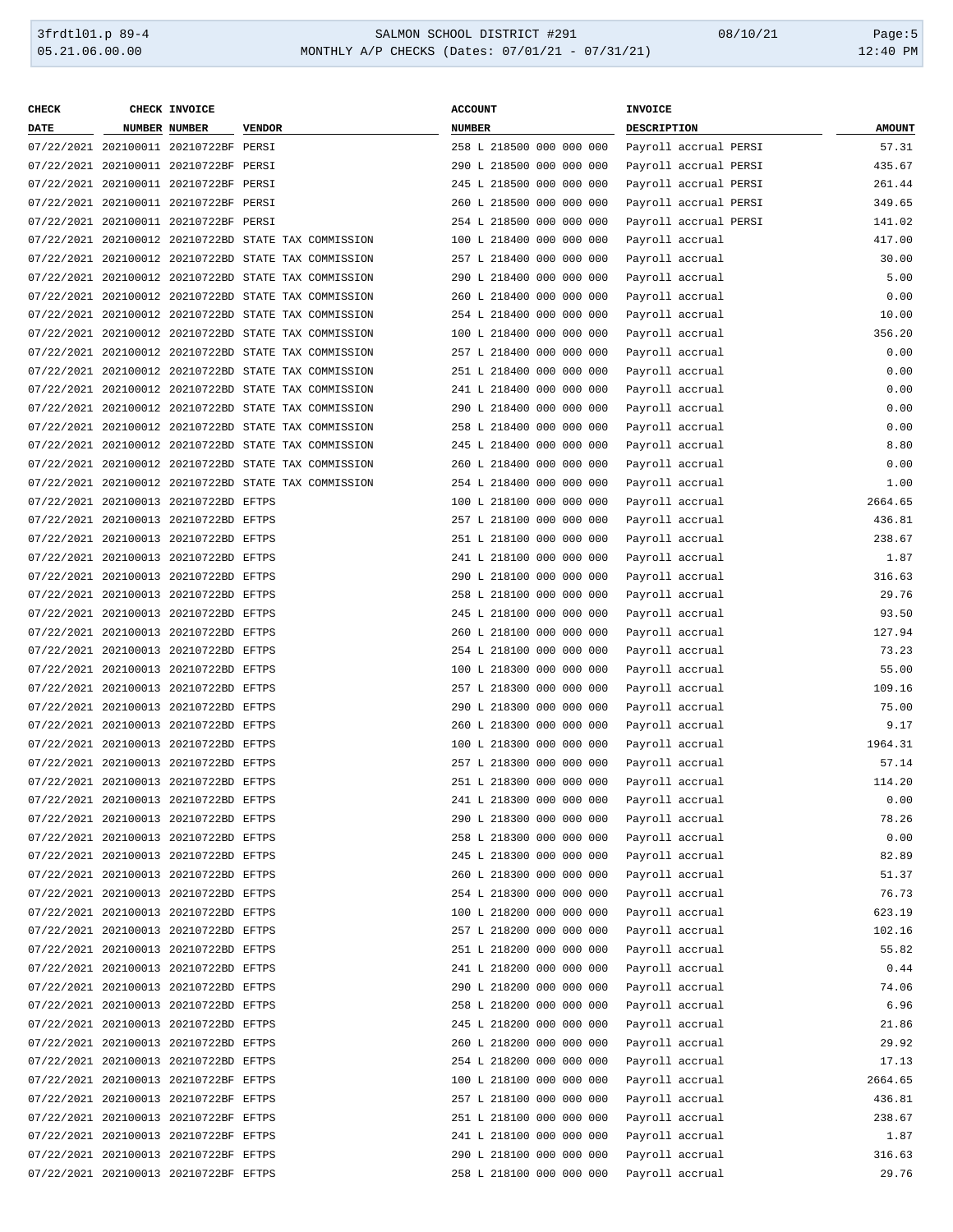# 3frdtl01.p 89-4 <br>
36.00.00 SALMON SCHOOL DISTRICT #291 08/10/21 Page:6<br>
05.21.06.00.00 MONTHLY A/P CHECKS (Dates: 07/01/21 - 07/31/21) 08/10/21 12:40 PM MONTHLY A/P CHECKS (Dates: 07/01/21 - 07/31/21)

| <b>CHECK</b>                  |                    | CHECK INVOICE                         |                    | <b>ACCOUNT</b>           | <b>INVOICE</b>      |               |
|-------------------------------|--------------------|---------------------------------------|--------------------|--------------------------|---------------------|---------------|
| DATE                          |                    | <b>NUMBER NUMBER</b>                  | <b>VENDOR</b>      | <b>NUMBER</b>            | <b>DESCRIPTION</b>  | <b>AMOUNT</b> |
|                               |                    | 07/22/2021 202100013 20210722BF EFTPS |                    | 245 L 218100 000 000 000 | Payroll accrual     | 93.50         |
|                               |                    | 07/22/2021 202100013 20210722BF EFTPS |                    | 260 L 218100 000 000 000 | Payroll accrual     | 127.94        |
|                               |                    | 07/22/2021 202100013 20210722BF EFTPS |                    | 254 L 218100 000 000 000 | Payroll accrual     | 73.23         |
|                               |                    | 07/22/2021 202100013 20210722BF EFTPS |                    | 100 L 218200 000 000 000 | Payroll accrual     | 623.19        |
|                               |                    | 07/22/2021 202100013 20210722BF EFTPS |                    | 257 L 218200 000 000 000 | Payroll accrual     | 102.16        |
|                               |                    | 07/22/2021 202100013 20210722BF EFTPS |                    | 251 L 218200 000 000 000 | Payroll accrual     | 55.82         |
|                               |                    | 07/22/2021 202100013 20210722BF EFTPS |                    | 241 L 218200 000 000 000 | Payroll accrual     | 0.44          |
|                               |                    | 07/22/2021 202100013 20210722BF EFTPS |                    | 290 L 218200 000 000 000 | Payroll accrual     | 74.06         |
|                               |                    | 07/22/2021 202100013 20210722BF EFTPS |                    | 258 L 218200 000 000 000 | Payroll accrual     | 6.96          |
|                               |                    | 07/22/2021 202100013 20210722BF EFTPS |                    | 245 L 218200 000 000 000 | Payroll accrual     | 21.86         |
|                               |                    | 07/22/2021 202100013 20210722BF EFTPS |                    | 260 L 218200 000 000 000 | Payroll accrual     | 29.92         |
|                               |                    | 07/22/2021 202100013 20210722BF EFTPS |                    | 254 L 218200 000 000 000 | Payroll accrual     | 17.13         |
| 07/21/2021 202100014 06032021 |                    |                                       | WRIGHT EXPRESS FSC | 100 E 632000 380 001 000 | Fleet Fuel Services | 81.23         |
| 07/21/2021                    | 202100014 06032021 |                                       | WRIGHT EXPRESS FSC | 100 E 681000 410 000 085 | Fleet Fuel Services | 118.13        |
| 07/21/2021 202100014 06032021 |                    |                                       | WRIGHT EXPRESS FSC | 100 E 683000 420 000 000 | Fleet Fuel Services | 184.32        |

Totals for checks 390112.94